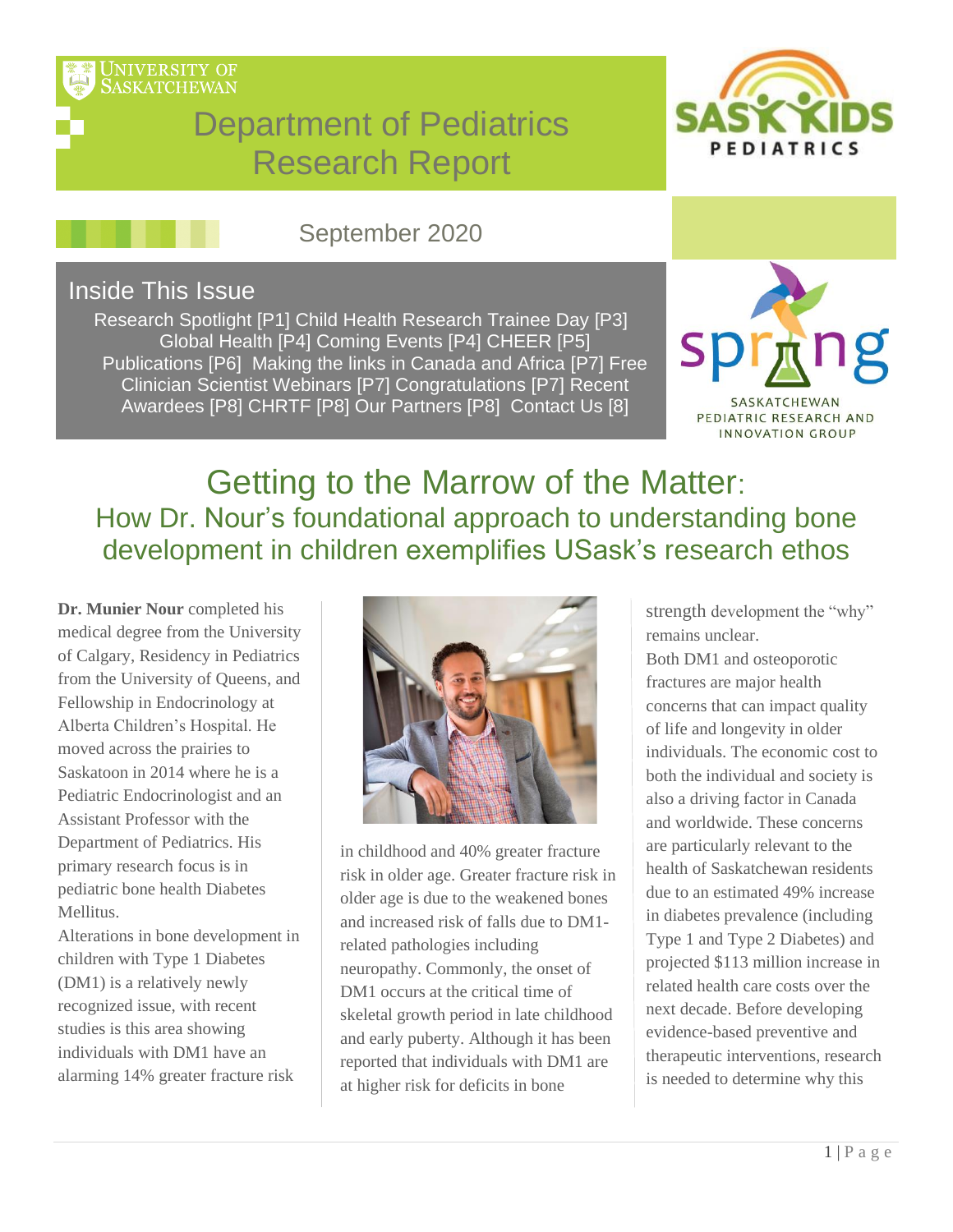#### **Department of Pediatrics Research Report**

Nour, continued from page 1…

occurs and what are the contributing factors in children and youth with DM1.

Dr. Munier Nour, Co-Principal Investigator in collaboration with Dr. Saija Kontulainen from the College of Kinesiology and the Bone Strength Development Study (BSDS) team have developed a study that can hopefully answer these questions. The BSDS assesses bone health development in children with Type 1 Diabetes comparing them with typically developing children.



Segmented image from High Resolution Peripheral Quantitative CT (HR-pQCT) scan of participant's distal radius. The green region demonstrates the trabecular bone. The blue region is cortical bone with cortical porosity shown in grey.

This mixed longitudinal cohort study will look at the underpinning mechanism of the detriment to bone development. Hormonal, biochemical, nutritional, muscle strength and physical activity measures will be assessed to examine influence on bone health development. Bone and muscle health measurements will be assessed through Dual-energy X-ray absorptiometry (DXA), peripheral quantitative CT (pQCT) and high resolution pQCT (HR-pQCT). The project will provide prospective data of bone strength and micro-architectural development in children with DM1. Together with evidence of factors associated with bone strength changes, this research will offer important, currently unavailable pilot data required to pursue funding for large longitudinal and intervention studies. This is turn could ultimately guide development of new interventions and strategies and direct clinical practice guidelines focused on children and youth with DM1.

The University of Saskatchewan is uniquely qualified among Canadian universities to conduct this research, in that it has all health-related research disciplines situated on the same campus. This geographical proximity fosters and facilitates inter-disciplinary collaborations that cannot be easily matched in other jurisdictions. Dr. Nour with his collaborations with the College of Kinesiology embodies the interdisciplinary mindset that USask values. A culture of collaboration in Saskatchewan and the physical proximity of an array of programs, making multidisciplinary affiliations easy, productive, and preferred. Dr Nour and his collaborators stratified approach to understanding bone development will improve the health of children with DM1 to help them reach their genetic potential for building strong bones during growth, which is arguably one of the most effective public health strategies for bone fragility prevention.



[Photo from USask article](https://news.usask.ca/articles/colleges/2020/usask-kinesiology-and-medicine-researchers-examine-how-diabetes-affects-bone-strength.php)  [https://news.usask.ca/articles/colleges/2020/usask-kinesiology-and](https://news.usask.ca/articles/colleges/2020/usask-kinesiology-and-medicine-researchers-examine-how-diabetes-affects-bone-strength.php)[medicine-researchers-examine-how-diabetes-affects-bone-strength.php](https://news.usask.ca/articles/colleges/2020/usask-kinesiology-and-medicine-researchers-examine-how-diabetes-affects-bone-strength.php)

Special Thanks to Dr. Munier Nour and Dr. Saija Kontulainen for providing content for this article.

Drs. Nour and Kontulainen would also like to acknowledge all BSDS team members, particularly: Yuwen Zheng, Anthony Kehrig, Dr. Mark Inman, Dr. Suraj Unniappan, Dr. Joel Lanovaz, Dr. JD Johnston, Dr. Adam Baxter-Jones, Dr. Nazeem Muhajarine, and Dr. Hassan Vatanparast.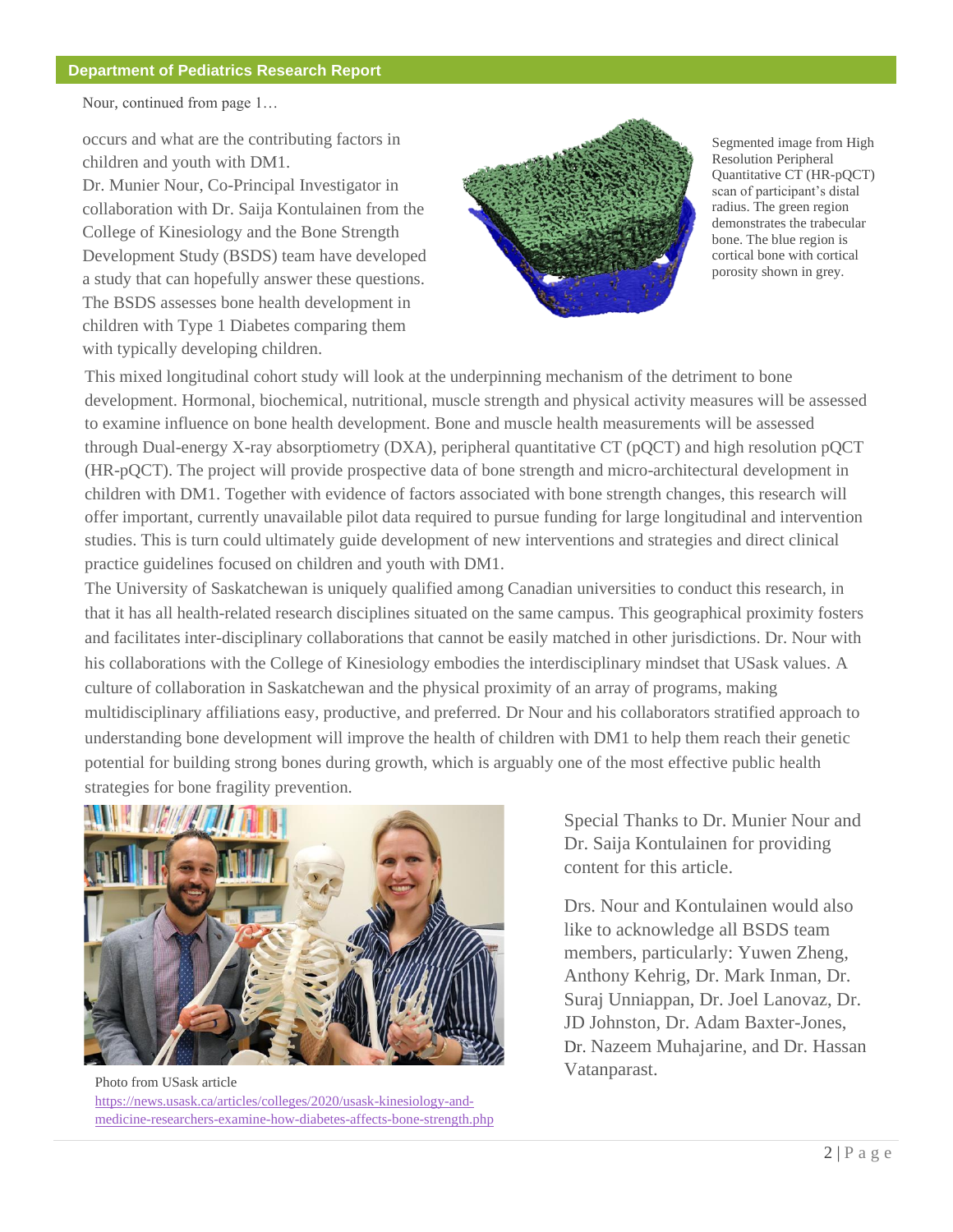#### **Congratulations to all the winners from the 2020 Virtual Child Health Research Trainee Day**

| <b>Lightening Rounds Presentations (2 mins)</b> |                             |                                                                                                                                                                                 |                                                                                                                                                                     |                 |  |
|-------------------------------------------------|-----------------------------|---------------------------------------------------------------------------------------------------------------------------------------------------------------------------------|---------------------------------------------------------------------------------------------------------------------------------------------------------------------|-----------------|--|
| Category                                        | <b>Name</b>                 | <b>Title</b>                                                                                                                                                                    | <b>Authors</b>                                                                                                                                                      | <b>Position</b> |  |
| Undergrad                                       | Devon Lieffers              | Is bone health compromised in<br>children with congenital heart defects<br>and children with heart transplants?                                                                 | Devon Lieffers, Matthew Chapelski, Kristi D. Wright,<br>Charissa Pockett, Timothy J. Bradley, Scott Pharis,<br>Corey R. Tomczak, Marta C. Erlandson.                | 1 <sup>st</sup> |  |
|                                                 | Matthew<br>Chapelski        | The Effect of a 12-week Physical<br>Activity Intervention on the Body<br>Composition of Children with<br><b>Congenital Heart Disease</b>                                        | Matthew Chapelski, Ashley Libke, Dana S. Lahti,<br>Kristi D. Wright, Charissa Pockett, Timothy J.<br>Bradley, Scott Pharis, Corey R. Tomczak, Marta C.<br>Erlandson | 2 <sub>nd</sub> |  |
|                                                 |                             |                                                                                                                                                                                 |                                                                                                                                                                     |                 |  |
| Resident                                        | Nicole Bechard              | QI Project: Use of antibiotics for<br>community acquired pneumonia<br>inpatient pediatric ward                                                                                  | Nicole Bechard, Ayisha Kurji                                                                                                                                        | 1 <sup>st</sup> |  |
|                                                 | Katherine<br>Backman        | Transition to adult diabetes care:<br>Perspectives from adolescents with<br>type 1 diabetes and their caregivers<br>Sustainable Development Goal: Good<br>health and well-being | Katherine Backman, Mark Inman, Rhonda<br>Bryce, Rayzel Shulman                                                                                                      | 2 <sub>nd</sub> |  |
|                                                 |                             | <b>Full Presentations (10 mins)</b>                                                                                                                                             |                                                                                                                                                                     |                 |  |
| PhD                                             | Yuwen Zheng                 | Lower bone area, content and strength<br>in children and youth with type 1<br>diabetes                                                                                          | Yuwen Zheng, M. Kehrig, M. Nour, S.<br>Kontulainen                                                                                                                  | 1 <sup>st</sup> |  |
|                                                 | Rostami Haji<br>Abadi Mahdi | Bone health in children and youth with<br>autism spectrum disorder: A systemic<br>review and meta-analysis                                                                      | Rostami Haji Abadi Mahdi, Saija Kontulainen                                                                                                                         | 2 <sup>nd</sup> |  |
|                                                 |                             |                                                                                                                                                                                 |                                                                                                                                                                     |                 |  |
| Undergrad                                       | Chloe Johnson               | Comparing aortic growth rates in<br>children with bicuspid aortic valve and<br>conotruncal congenital heart defects                                                             | Chloe Johnson, Erin Barbour-Tuck, Gitanjali<br>Mansukhani, Scott Pharis, Charissa Pockett,<br><b>Tim Bradley</b>                                                    | 1 <sup>st</sup> |  |
|                                                 | Megan<br>Gallagher          | Effects of congenital heart disease sub-<br>type on growth trajectories in early<br>childhood                                                                                   | Megan Gallagher, Erin Barbour-Tuck, Gitanjali<br>Mansukhani, Scott Pharis, Charissa Pockett,<br><b>Tim Bradley</b>                                                  | 2 <sub>nd</sub> |  |
|                                                 |                             |                                                                                                                                                                                 |                                                                                                                                                                     |                 |  |
| Knowledge<br>Translation                        | Seyara Shwetz               | The TREKK Saskatchewan Roadshow: A<br>novel approach to disseminating<br>pediatric emergency medicine<br>treatment tools in rural, regional, and<br>remote Saskatchewan         | Seyara Shwetz, Vicki Cattell, Robert Carey,<br>Gloria Yoo, Maple Liu, James Stempien                                                                                | 1 <sup>st</sup> |  |
|                                                 |                             |                                                                                                                                                                                 |                                                                                                                                                                     |                 |  |
| Resident                                        | Gloria Yoo                  | <b>CT Practice Standards for Pediatric TBI</b>                                                                                                                                  | Gloria Yoo, A. Leach, R. Woods, T. Holt, G.<br>Hansen                                                                                                               | 1 <sup>st</sup> |  |
|                                                 | Kaitlyn<br>Lopushinsky      | Case Report of Intrauterine-acquired<br>Congenital HSV Infection                                                                                                                | Kaitlyn Lopushinsky, Andrei Harabor, Jaya<br>Bodani                                                                                                                 | 2 <sub>nd</sub> |  |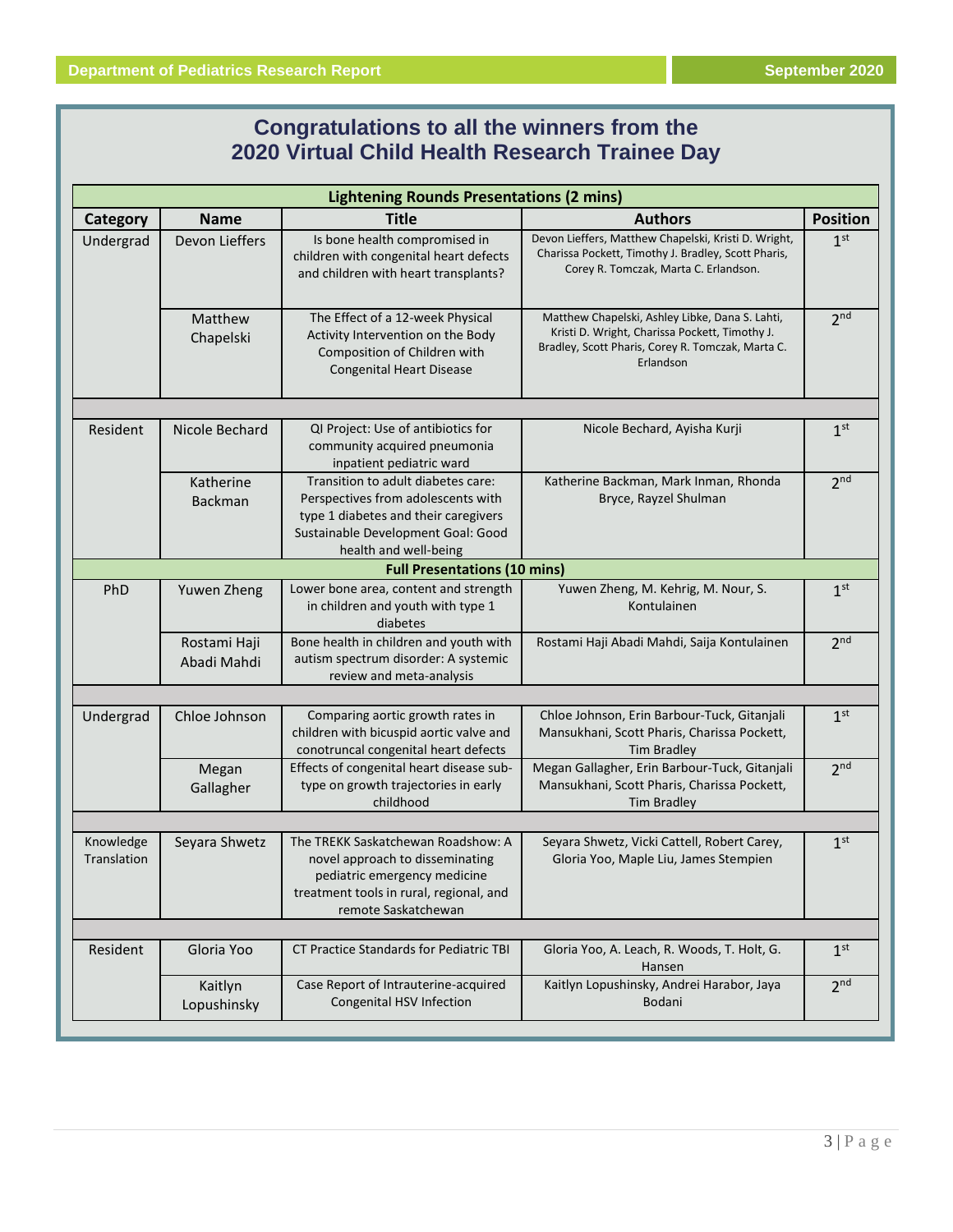## **Global Health Research continues to thrive during pandemic times**

**Dr. Ron Siemens** and his international team didn't let a global pandemic get in the way of formally signing the Project Frango contract. With the help of zoom technology and e-signatures the team members from Saskatchewan, Mozambique, Quebec, and Brazil came together on August 5, 2020 to officiate the project. Project Frango will create a training center for young families to learn the art of managing a chicken farm so that they can create their own livelihood. During their training period these families will be immersed in family health education. This innovative program aims to improve community income, family equality, food security, nutritional health for children, and the ability for families to engage in future planning and goal setting.

This project was recently awarded \$29,000 from the Global Community Service Fund, USask. The project has secured \$235,000 in the bank or pledged. The team in Mozambique has begun the process of choosing a board of directors and securing title to the land. To stay up to date on Project Frango's progress please check out their website! <http://projectfrango.com/>



#### **Did you know?**

The [Clinical Research Support Unit](https://medicine.usask.ca/contacts/clinical-research-support-unit.php) provides multi-faceted research assistance to all faculty members, residents, students, and researchers within the College of Medicine. Investigators can access support for study design, sample size/power calculation, data management, analysis, and manuscript revision. Requests to review funding applications are also welcome. Support is provided by doctoral-level biostatisticians and biostatistical graduate students students—all at zero cost.

| <b>Coming Events</b> |                                                                                 |  |  |  |
|----------------------|---------------------------------------------------------------------------------|--|--|--|
| Oct 1                | Pediatric Grand Rounds - Dr. Chan                                               |  |  |  |
| <b>Oct 15</b>        | Making the links in Canada and Africa: Community engagement to improve maternal |  |  |  |
|                      | and child health                                                                |  |  |  |
| <b>Oct 15</b>        | Pediatric Grand Rounds - Dr. Ron Dagan                                          |  |  |  |
| <b>Oct 22</b>        | Pediatric Grand Rounds - Dr. Munier Nour                                        |  |  |  |
| <b>Oct 24</b>        | Pain and Therapeutics Virtual Conference 2020                                   |  |  |  |
| <b>Nov 12</b>        | Pediatric Grand Rounds - Dr. Daphne Yau                                         |  |  |  |
| <b>Nov 16-18</b>     | Saskatchewan Health Research Showcase                                           |  |  |  |
| <b>Nov 16-20</b>     | Children's Healthcare Canada Conference                                         |  |  |  |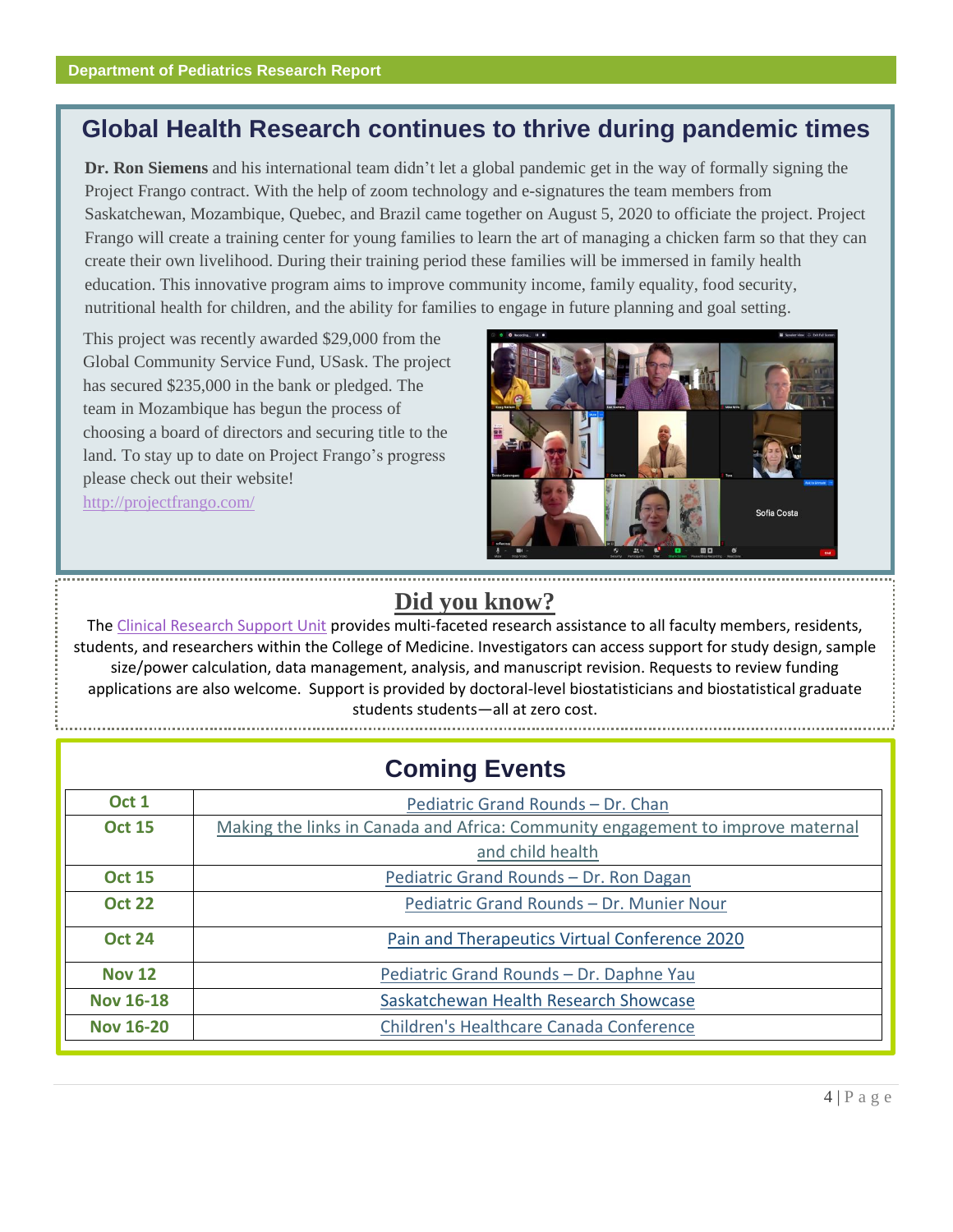#### **Department of Pediatrics Research Report September 2020**

**TORONTO, September 10, 2020 –** A new Canada-wide collaboration will develop a research ethics review process to facilitate efficient multi-site pediatric studies. Based at Queen's University and led by Clinical Trials Ontario (CTO) and the Maternal Infant Child and Youth Research Network (MICYRN), the Canadian Collaboration for Child Health: Efficiency and Excellence in the Ethics Review of Research (CHEER) aims to improve child health in Canada by enhancing and expediting child health research.



CHEER is supported by \$2.5 million in funding from the Canadian Institutes of Health Research (CIHR), by the CIHR Institute of Human Development, Child and Youth Health and the CIHR Institute of Genetics.

Canada is a world leader in child health research, but investigators developing multi-site research studies often encounter challenges with gaining Research Ethics Board (REB) approval across multiple provinces. This can delay research, increasing the costs and timelines of conducting studies and creating setbacks for patients and families who are waiting for new evidence and treatments. To address these challenges, CHEER is building a web-based system that researchers and REBs can use to enable a single REB review for studies conducted across the country.

"Streamlined research ethics review plays a vital role in conducting successful, efficient clinical research," says Susan Marlin, President and CEO of CTO and Nominated Principal Investigator for CHEER. "By developing a Canada-wide approach to ethics review, we can respond more quickly to emerging health crises, strengthen our role as a global leader in pediatric research and, most importantly, move research forward more efficiently to improve child heath in Canada and beyond."

In collaboration with investigators, REBs, patients and families, and other organizations, CHEER will also establish a program to assess REBs for the streamlined ethics review process and develop educational programs to support high-quality, consistent and efficient REB reviews.

"An effective education component is key to ensuring research teams, trainees, and REB members are informed of new systems and processes in a timely manner," says Thierry Lacaze-Masmonteil, Scientific Director of MICYRN and Principal Investigator for CHEER. "Through all phases of the project, we will engage researchers, sub-specialty networks, and patients and their families to ensure information that can help improve child health in Canada is accessible, effective and engaging." The Queen's University, Faculty of Health Sciences, Office for Professional Development and Educational Scholarship will play a key role in supporting the educational programming for CHEER.

"Across the country, Canada is home to a strong children's health research community," says Dr. Christine Chambers, Scientific Director of the CIHR Institute of Human Development, Child and Youth Health. "Through collaboration and knowledge translation, the CHEER initiative will help our community work together effectively and expedite research that improves the health and development of mothers, infants, children, youth, and families in Canada and throughout the world."

"We are thrilled to see the breadth of the scope of this initiative, and the key role played by patients' representatives," says Christopher McMaster, Scientific Director of CIHR Institute of Genetics. "We are looking forward to seeing the outcomes of this project, as they will be a key factor in supporting our efforts – especially those supporting research on inherited diseases, which represents by far the highest burden on our children's health."

CHEER focuses on child health research, but a broader vision is baked into the initiative. "We hope that this will be a first step in developing a single research ethics review process for any multi-site health research study conducted across Canada," says Richard Carpentier, Principal Investigator for CHEER, Associate Professor in the Department of Medicine at the University of Sherbrooke, and Chair of the Hôpital Montfort REB. "As we move forward, we will consider opportunities to expand this program across all areas of study to ultimately improve the environment for conducting health research in Canada."

More information on the CHEER project can be found on its newly launched website: [cheerchildhealth.ca.](https://cheerchildhealth.ca/)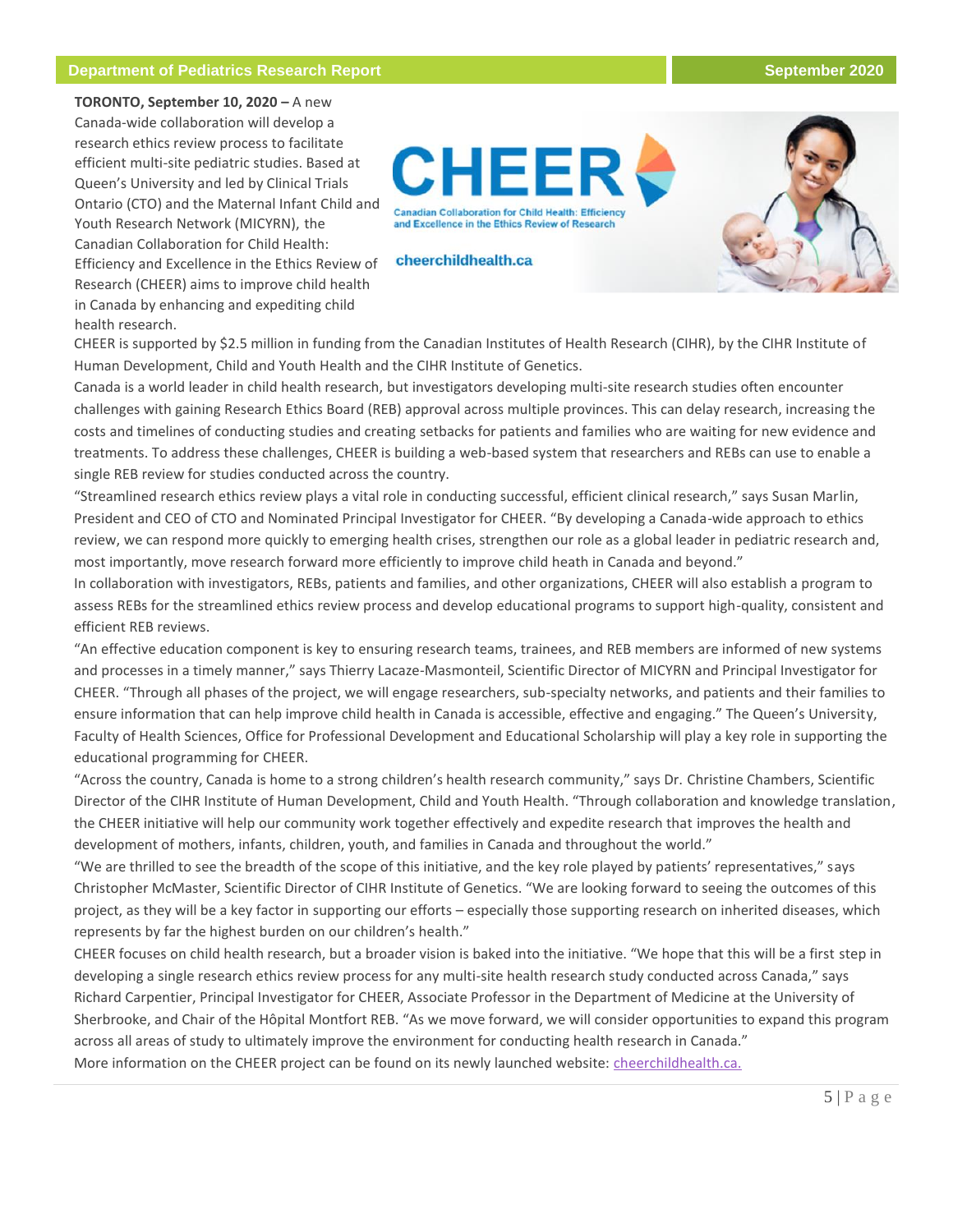#### **2020 May - August Publications**

Ajamian F, Ilarraza R, Wu Y, Morris K, Odemuyiwa SO, Moqbel R**, Adamko DJ. C**[CL5 persists in RSV stocks following sucrose](https://jlb.onlinelibrary.wiley.com/doi/abs/10.1002/JLB.4MA0320-621R?af=R)[gradient purification](https://jlb.onlinelibrary.wiley.com/doi/abs/10.1002/JLB.4MA0320-621R?af=R)

**Barbour-Tuck** B, Boyes N, Tomczak CR, Lahti D, Baril C, **Pockett C**, **Runalls S**, **Kakadekar A, Pharis S, Bradley TJ**, Wright KD, Erlandson MC, [A Cardiovascular Disease Risk Factor in Children With Congenital Heart Disease: Unmasking Elevated Waist](https://pubmed.ncbi.nlm.nih.gov/32429858/?from_single_result=A+Cardiovascular+Disease+Risk+Factor+in+Children+With+Congenital+Heart+Disease%3A+Unmasking+Elevated+Waist+Circumference+-+A+CHAMPS%2A+Study+%2ACHAMPS%3A+Children%27s+Healthy-Heart+Activity+Monitoring+Program+in+Saskatchewan&expanded_search_query=A+Cardiovascular+Disease+Risk+Factor+in+Children+With+Congenital+Heart+Disease%3A+Unmasking+Elevated+Waist+Circumference+-+A+CHAMPS%2A+Study+%2ACHAMPS%3A+Children%27s+Healthy-Heart+Activity+Monitoring+Program+in+Saskatchewan)  Circumference - [A CHAMPS Study CHAMPS: Children's Healthy-Heart Activity Monitoring Program in Saskatchewan](https://pubmed.ncbi.nlm.nih.gov/32429858/?from_single_result=A+Cardiovascular+Disease+Risk+Factor+in+Children+With+Congenital+Heart+Disease%3A+Unmasking+Elevated+Waist+Circumference+-+A+CHAMPS%2A+Study+%2ACHAMPS%3A+Children%27s+Healthy-Heart+Activity+Monitoring+Program+in+Saskatchewan&expanded_search_query=A+Cardiovascular+Disease+Risk+Factor+in+Children+With+Congenital+Heart+Disease%3A+Unmasking+Elevated+Waist+Circumference+-+A+CHAMPS%2A+Study+%2ACHAMPS%3A+Children%27s+Healthy-Heart+Activity+Monitoring+Program+in+Saskatchewan) Català A, Ali SS, Cuvelier GDE, Steele M, Klaassen RJ, Fernandez CV, Pastore YD, Abish S, Rayar M, Jardine L, Breakey VR, Brossard J, **Sinha R**, Silva M, Goodyear L, Lipton JH, Michon B, Corriveau-Bourque C, Sung L, Lauhasurayotin S, Zlateska B, Cada M, Dror Y. [Androgen therapy in inherited bone marrow failure syndromes: analysis from the Canadian Inherited Marrow Failure Registry.](https://pubmed.ncbi.nlm.nih.gov/32128787/)  DiLabio J, Zwicker JG, Sherlock R, **Daspal S**, Shah PS, Shah V; Canadian Neonatal Network and Canadian Neonatal Follow-Up Network. Maternal age and long-term neurodevelopmental outcomes of preterm infants < 29 weeks gestational age. Gordon L, Teunissen PW, Jindal-Snape D, Bates J, Rees CE, Westerman M, **Sinha R**, van Dijk A. [An international study of trainee-trained](https://pubmed.ncbi.nlm.nih.gov/32150488/)  [transitions: Introducing the transition-to-trained-doctor \(T3D\) model.](https://pubmed.ncbi.nlm.nih.gov/32150488/)  Harting I, Al-Saady M, Krägeloh-Mann I, Bley A, Hempel M, Bierhals T, Karch S, Moog U, Bernard G, **Huntsman R**, van Spaendonk RML, Vreeburg M, Rodríguez-Palmero A, Pujol A, van der Knaap MS, Pouwels PJW, Wolf NI. [POLR3A variants with striatal involvement and](https://pubmed.ncbi.nlm.nih.gov/31940116/)  [extrapyramidal movement disorder.](https://pubmed.ncbi.nlm.nih.gov/31940116/)  Isayama T, Kusuda S, Reichman B, Lee SK, Lehtonen L, Norman M, Adams M, Bassler D, Helenius K, Hakansson S, Yang J, Jain A, Shah PS; **International Network for Evaluating Outcomes of Neonates (iNeo) Investigators.** [Neonatal Intensive Care Unit-Level Patent Ductus](https://pubmed.ncbi.nlm.nih.gov/32145968/)  Arteriosus Treatment Rates and Outcomes in Infants Born Extremely Preterm. **Holbird S, Holt T, Shaw A, Hansen G.** [Noninvasive ventilation for pediatric interfacility transports: a retrospective study.](https://pubmed.ncbi.nlm.nih.gov/32405709/)  **Holt T, Parker K, Shaw A, Hansen G.** [Serial Clinical Scoring to Assess Transported Pediatric Patients.](https://pubmed.ncbi.nlm.nih.gov/32501885/)  Khan A, Lim H, **Almubarak S**. [Importance of Prompt Diagnosis in Pediatric Epilepsy Outcomes](https://pubmed.ncbi.nlm.nih.gov/32504870/) **Oluwole O**, Rennie DC, Lawson JA. [Clinical and complete remission of asthma among schoolchildren](https://www.annallergy.org/article/S1081-1206(20)30330-6/fulltext) **Oluwole O**, Rennie DC, Goodridge D, Blackburn D, Penz E, Litzenberger T, Cockcroft D, Lawson JA. [Urban-rural Differences in](https://pubmed.ncbi.nlm.nih.gov/32353407/)  [Healthcare Utilization and Prescription Filling for Childhood Asthma](https://pubmed.ncbi.nlm.nih.gov/32353407/) **Oluwole O**, Rennie DC, Afanasieva A, Lawson JA. [Personal and early life factors associated with new-onset asthma, remission, and](https://www.ncbi.nlm.nih.gov/pubmed/31906746)  [persistence of asthma in a 2-year follow-up of schoolchildren](https://www.ncbi.nlm.nih.gov/pubmed/31906746) **Oluwole O**, Rennie DC, Goodridge D, Blackburn D, Litzenberger T, Penz E, Lawson JA. The course [of asthma: A population‐based 10‐](https://onlinelibrary.wiley.com/doi/abs/10.1002/ppul.24881) [year study examining asthma remission in children diagnosed with asthma in preschool](https://onlinelibrary.wiley.com/doi/abs/10.1002/ppul.24881)

Shafey A, Bashir RA, Shah P, Synnes A, Yang J, Kelly EN; **Canadian Neonatal Network and Canadian Neonatal Follow-Up Network Investigators.** Outcomes and resource usage of infants born at  $\leq 25$  weeks gestation in Canada.

Shah PS, Rau S, Yoon EW, Alvaro R, da Silva O, Makary H, Claveau M, Lee SK; **Canadian Neonatal Network (CNN) Investigators.** [Actuarial Survival Based on Gestational Age in Days at Birth for Infants Born at <26](https://pubmed.ncbi.nlm.nih.gov/32474028/) Weeks of Gestation.

Stinson JN, Lalloo C, Hundert AS, Campillo S, Cellucci T, Dancey P, Duffy C, Ellsworth J, Feldman BM, Huber AM, Johnson N, Jong G, Oen K, Rosenberg AM, Shiff NJ, Spiegel L, Tse SML, Tucker L, Victor JC. Teens Taking Charge: A Randomized Controlled Trial of a [Web-Based Self-Management Program With Telephone Support for Adolescents With Juvenile Idiopathic Arthritis.](https://pubmed.ncbi.nlm.nih.gov/32723728/) 

Tam J, Tran D, Bettinger JA, Moore D, Sauvé L, Jadavji T, **Tan B**, Vaudry W, Halperin SA, Top KA, the Canadian Immunization Monitoring Program Active Investigators. [Review of pediatric encephalitis and encephalopathy cases following immunization reported to the](https://www.sciencedirect.com/science/article/pii/S0264410X20305193)  [Canadian Immunization Monitoring Program Active \(IMPACT\) from](https://www.sciencedirect.com/science/article/pii/S0264410X20305193) 1992 to 2012

Top K A, Macartney K, Bettinger JA, **Tan B**, Blyth CC, Marshall HS, Vaudry W, Halperin SA, McIntyre P, on behalf of the IMPACT and PAEDS investigators. [Active surveillance of acute paediatric hospitalisations demonstrates the impact of vaccination programmes](https://www.eurosurveillance.org/content/10.2807/1560-7917.ES.2020.25.25.1900562?TRACK=RSS#html_fulltext)  [and informs vaccine policy in Canada and Australia](https://www.eurosurveillance.org/content/10.2807/1560-7917.ES.2020.25.25.1900562?TRACK=RSS#html_fulltext)

Worth C, Hashmi LA, **Yau D**, Salomon-Estebanez M, Ruiz DP, Hall C, O'Shea E, Stokes H, Foster P, Flanagan SE, Cosgrove KE, Dunne MJ, Banerjee I. [Longitudinal Auxological recovery in a cohort of children with Hyperinsulinaemic Hypoglycaemia.](https://pubmed.ncbi.nlm.nih.gov/32580746/)  **Yau** D. [Congenital hyperinsulinism due to mutations in HNF1A](https://www.sciencedirect.com/science/article/pii/S1769721219305038?dgcid=author)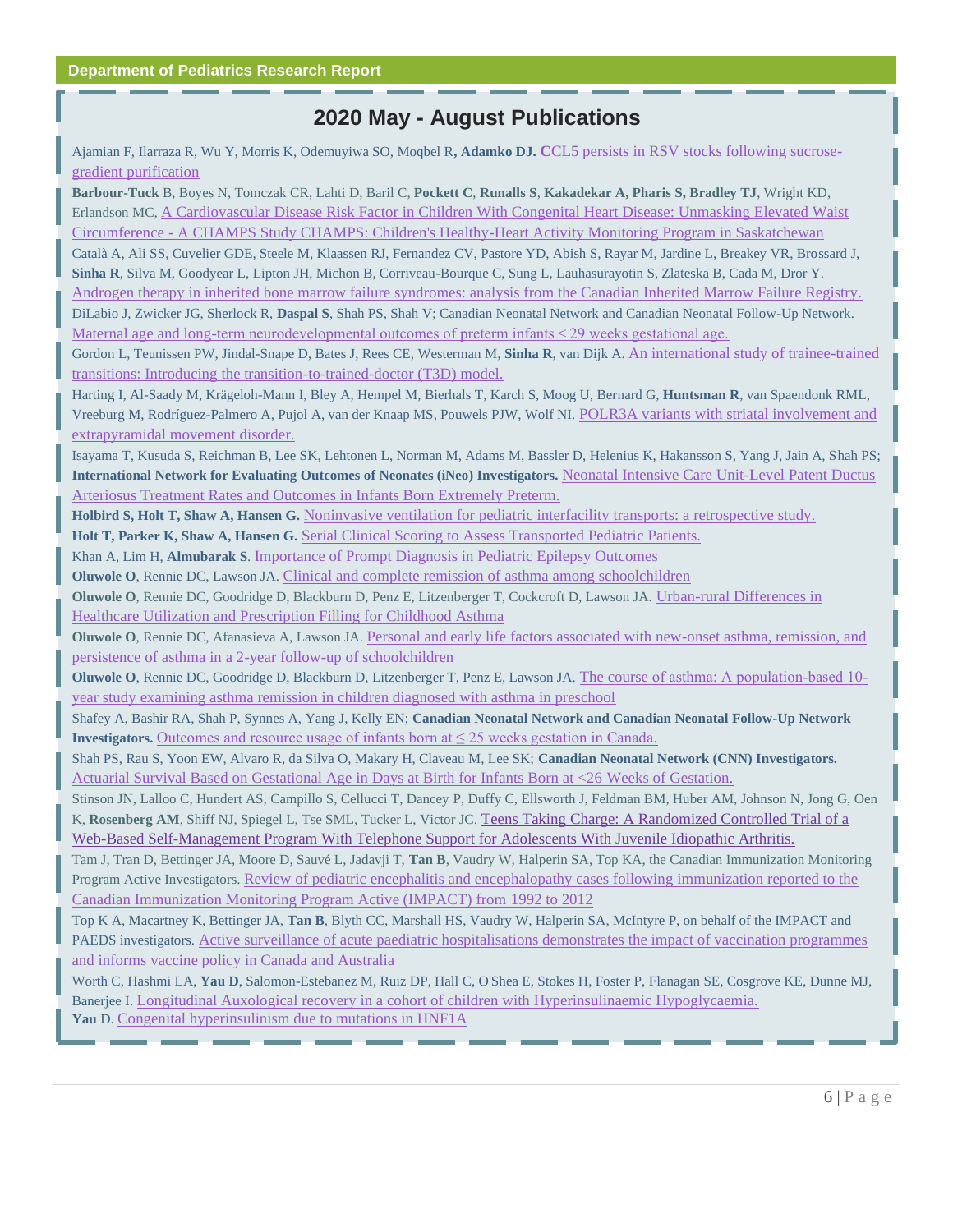Innovating for Material and Child Health in Africa (IMCHA) / Innovation pour la santé des femmes et des enfants d'Afrique (ISMEA)

## **Making the links in Canada and Africa:**

Community engagement to improve maternal and child health

#### Établir les liens au Canada et en Afrique :

L'engagement communautaire pour améliorer la santé maternelle et infantile

Join **Dr. Ron Siemens** as he co-hosts on behalf of **USask** with **IDRC/Global Affairs Canada/CIHR** for an opportunity to reflect on lessons learned through IMCHA and draw parallels to community engagement in Canada. Research teams in the Innovating for Maternal and Child Health in Africa (IMCHA) initiative have been working with communities to empower them to become agents of change and increase access to health information and use of services.

#### **[REGISTER NOW](https://collaboratevideo.net/IMCHA-ISMEA)**

Oct 15, 2020 8 am – 11am (SK time) FREE Virtual Conference

#### **Canadian Child Health Clinician Scientist Program FREE WEBINAR SERIES**

Partnered with Alberta Children's Health Research Institute (ACHRI) and Women and Children Health Research Institute (WCHRI), [Canadian Child Health Clinician Scientist Program](https://cchcsp.ca/)  [\(CCHCSP\)](https://cchcsp.ca/) is excited to offer a series of research training

sessions. All are welcome, trainees of any level or discipline and faculty. To register: emai[l ruth.fermin@ahs.ca](mailto:ruth.fermin@ahs.ca)

| <b>Date</b>              | <b>Time</b>     | <b>Session</b>                                       |
|--------------------------|-----------------|------------------------------------------------------|
| October 13 2020,<br>2020 | $12pm - 1:30pm$ | <b>Wellness of the</b><br><b>Clinician Scientist</b> |
| November 17,<br>2020     | 12pm-1:30pm     | <b>Navigating</b><br><b>Budget</b>                   |
| December 15,<br>2020     | 12pm-1:30pm     | <b>Paper Writing</b>                                 |

## **Congratulations!**



Congrats to **Dr. Richard Huntsman** who was selected as co-chair of Health Canada's Scientific Advisory Committee on Health Products Containing Cannabis. This recognition is in part of the work he has been intimately involved in at USask. This gives USask and the Department of Pediatrics a seat at the table when setting national cannabis policies.